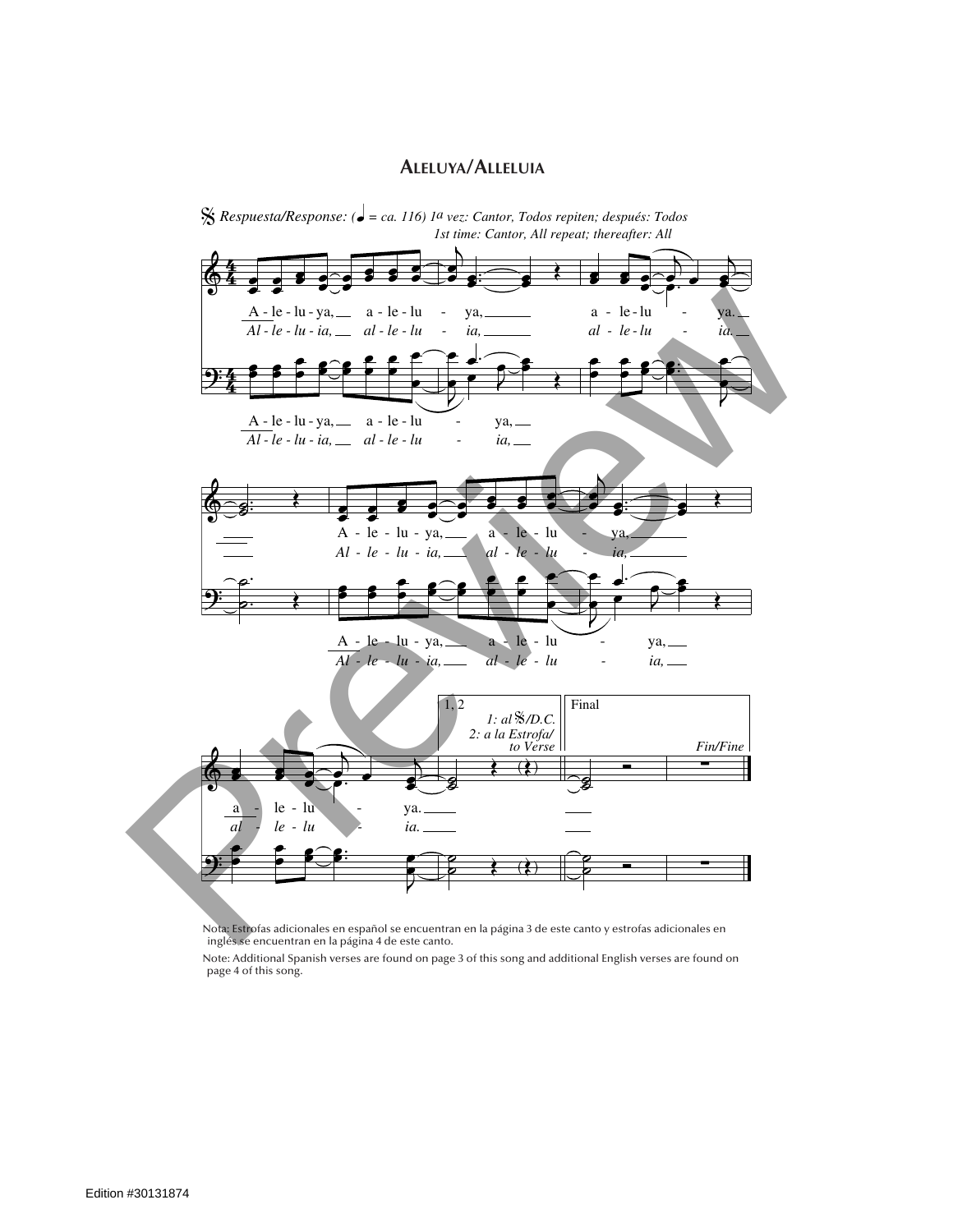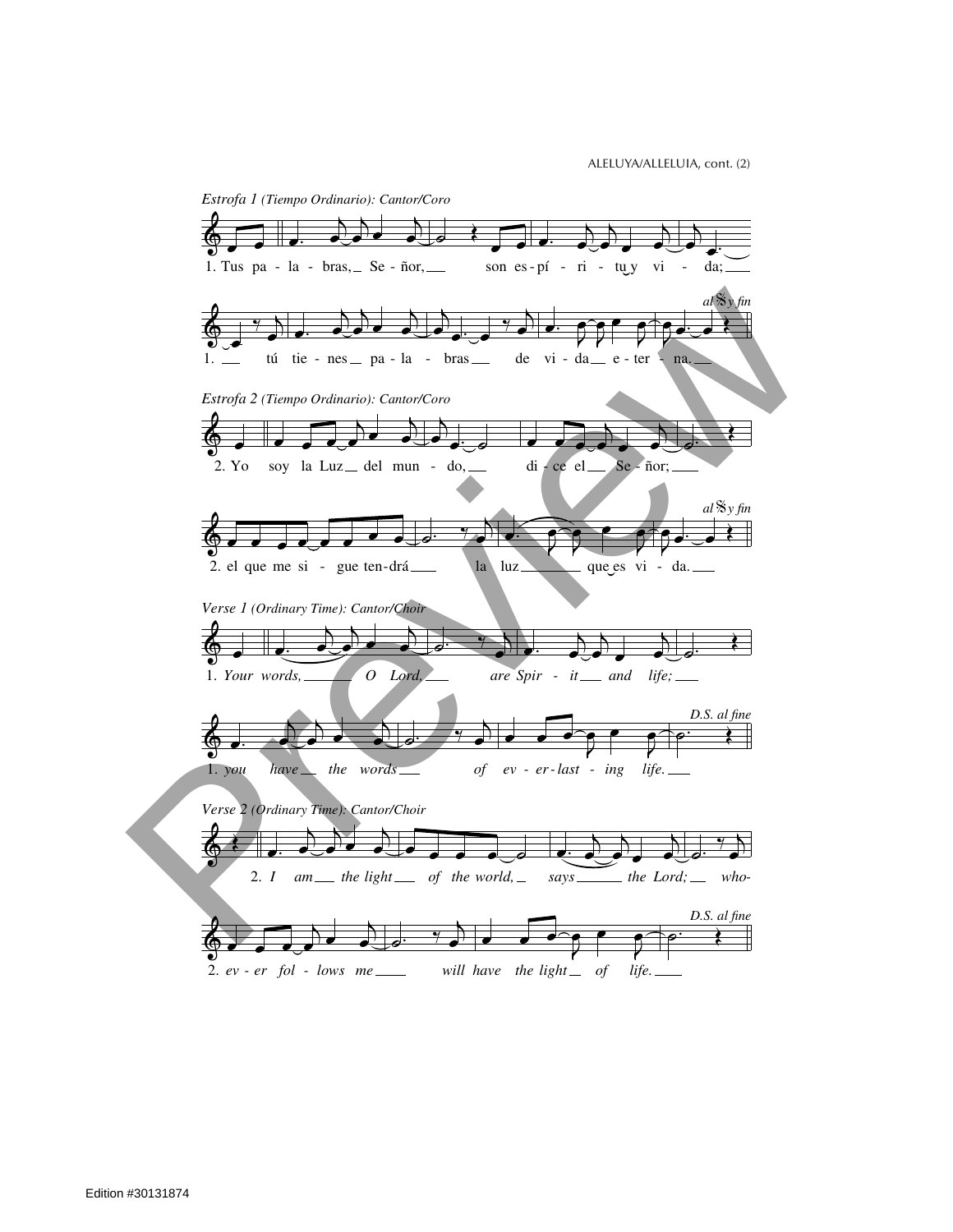*Estrofas Adicionales: Cantor/Coro*

 $\phi$   $\phi$ Haz, Señor que podamos ver tu a - mor, *A*  $\bullet$  **o**<br>- mor, y que tu salvación nos to - que a todos. *al*  $\frac{8}{3}$ *y fin I Domingo de Adviento ABC A* Haz, Señor que podamos ver / tu a\mor, *B* y que tu salvación nos to\que \ a / todos. *II Domingo de Adviento ABC A* Preparen el camino del Señor, enderecen sus / ca\minos. *B* Llegará la salvación de Dios y todo mortal la con\tem\pla/rá. *III Domingo de Adviento ABC A* El Espíritu del Señor está so/bre \ mí; *B* me ha enviado para anunciar buenas noticias a \ los \ hu/mildes. *IV Domingo de Adviento A A* Una virgen concebirá y dará a luz / un \ hijo *B* y los hombres lo llamarán Emanuel, (que significa: \ "Dios \ con no/sotros"). *IV Domingo de Adviento BC A* Yo soy la esclava del / Se\ñor; *B* que haga en mí lo \ que \ has  $\ell$  dicho. *Natividad del Señor (Medianoche) ABC A* Vengo a comunicarles una bue/na \ nueva: *B* hoy nació para ustedes un Salvador que es Cris\to \ Se/ñor. *Natividad del Señor (Día) ABC A* Nos ha amanecido un día sagrado; vengan, naciones, adoren al / Se\ñor, *B* porque hoy una gran luz ha bajado \ a \ la / tierra. *La Sagrada Familia ABC A* Que la paz de Cristo reine en sus co/ra\zones; *B* que la palabra de Cristo habite en ustedes con todas \ sus \ ri/quezas. *Santa María, Madre de Dios ABC A* En diversas ocasiones Dios habló a nuestros padres por medio de los / pro\fetas, *B* hasta que en estos días, que son los últimos, nos habló por medio \ de \ su / Hijo. *II Domingo de Navidad ABC A* Gloria a ti, Cristo, proclamado a todas las / na\ciones; *B* gloria a ti, Cristo, creí\do en \ el / mundo. *La Epifanía del Señor ABC A* Hemos visto su estrella en / O\riente *B* y venimos a adorar  $\langle$  al  $\langle$  Se/ñor. *El Bautismo del Señor ABC A* Los cielos se abrieron y se oyó la voz / del \ Padre: *B* "Este es mi Hijo ama\do; \ es/cúchenlo". *Domingo de Resurrección ABC A* Ha sido inmolada nuestra víctima pas/cual: \ Cristo. *B* Celebremos, \ pues, \ la / Pascua. *II Domingo de Resurrección ABC A* Tú crees, Tomás, porque has visto, dice el / Se\ñor; *B* felices los que creen sin \ ha\ber / visto. *III Domingo de Resurrección AB A* Señor Jesús, explícanos las Es/cri\turas; *B* haznos sentir arder nuestro corazón cuan\do \ nos / hablas. *IV Domingo de Resurrección ABC A* Yo soy el Buen Pastor, dice el / Se\ñor; *B* conozco a mis ovejas y las mías \ me \ co/nocen. *V Domingo de Resurrección A A* Yo soy el Camino, la Verdad y la Vida, dice el / Se\ñor; *B* nadie va al Padre si\no \ por / mí. *VI Domingo de Resurrección ABC A* Si alguien me ama, guardará mis palabras, dice el / Se\ñor; *B* y mi Padre lo amará y vendre\mos \ a / él. *La Ascensión del Señor ABC A* Vayan y hagan que todos los pueblos sean mis discípulos, dice el / Se\ñor; *B* yo estoy con ustedes todos los días hasta que se termine \ es\te / mundo. *VII Domingo de Resurrección ABC A* No los dejaré huérfanos, dice el / Se\ñor; *B* me voy, pero volveré y los llena\ré \ de / gozo. *Pentecostés ABC A* Ven, Espíritu Santo, llena los corazones de / tus \ fieles *B* y enciende en ellos la llama  $\cdot$  de  $\cdot$  tu a/mor. Thermodyn de Advirons ABC<br>
A transferior different and section of the Software of the Software of the Software of the Software Control of the Software of Alberta Control of the Control of the Control of the Control of the